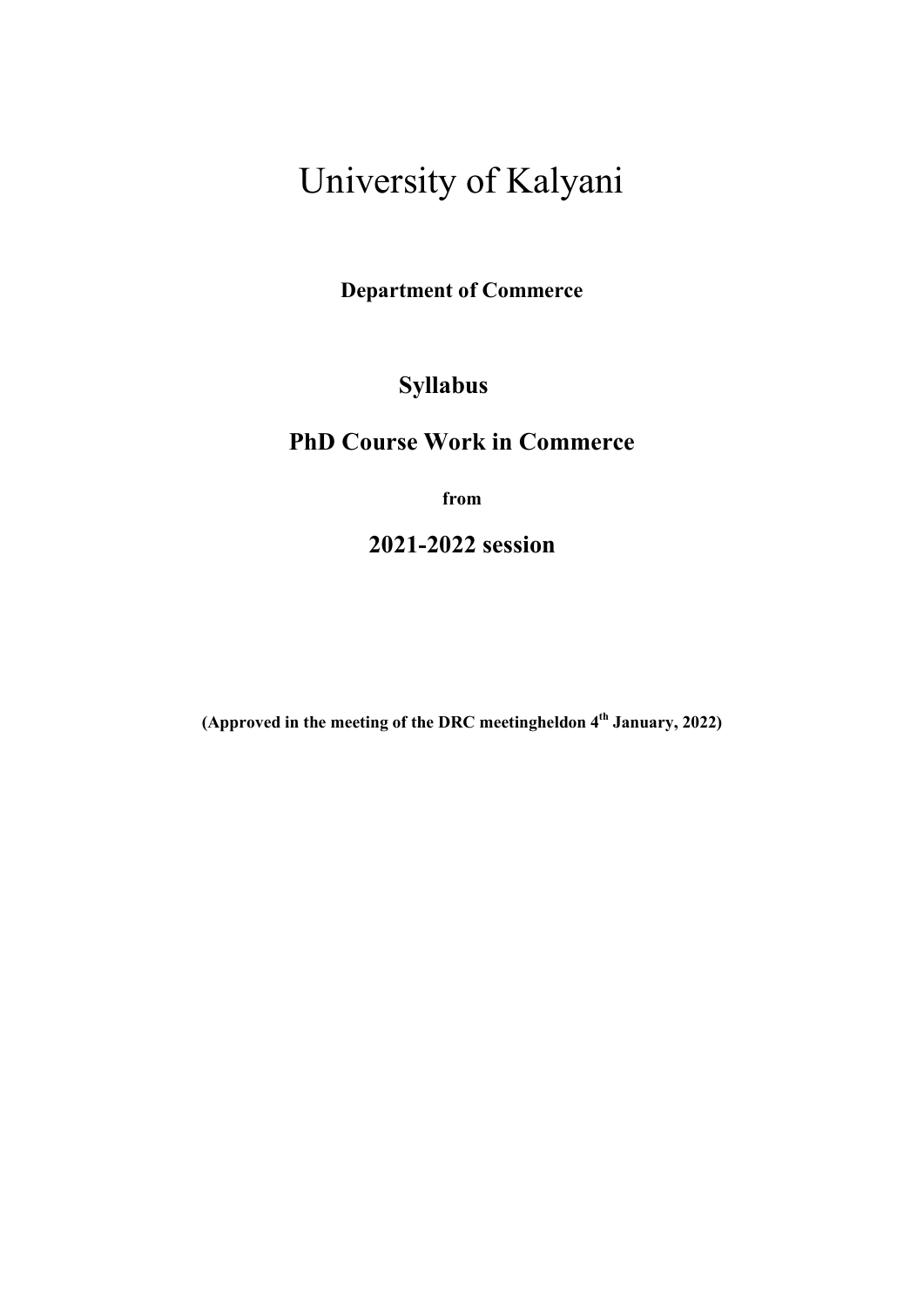# Course Structure

| Course Code                    | Course Title                                                                               | Marks for<br>Term end<br>Examination | Internal<br>Assessment | Presentat<br>ion $&$<br>Viva | Total<br><b>Marks</b> | Course<br>Credit |
|--------------------------------|--------------------------------------------------------------------------------------------|--------------------------------------|------------------------|------------------------------|-----------------------|------------------|
| <b>COM-101</b>                 | Research Methodology (A)                                                                   | 60                                   | 20                     | 20                           | 100                   | $\overline{4}$   |
| $COM-102$                      | Research Methodology (B)                                                                   | 60                                   | 20                     | 20                           | 100                   | 4                |
| $COM-103$                      | Subject $Up\text{-}gradient(A)$<br>(Contemporary Issues in<br>Accounting and Finance)      | 60                                   | 20                     | 20                           | 100                   | 4                |
| $COM-104$                      | Subject $Up\text{-}gradient(B)$<br>(Transdisciplinary Issues in<br>Accounting and Finance) | 60                                   | 20                     | 20                           | 100                   | $\overline{4}$   |
| <b>Total Marks and Credits</b> |                                                                                            | 240                                  | 80                     | 80                           | 400                   | 16               |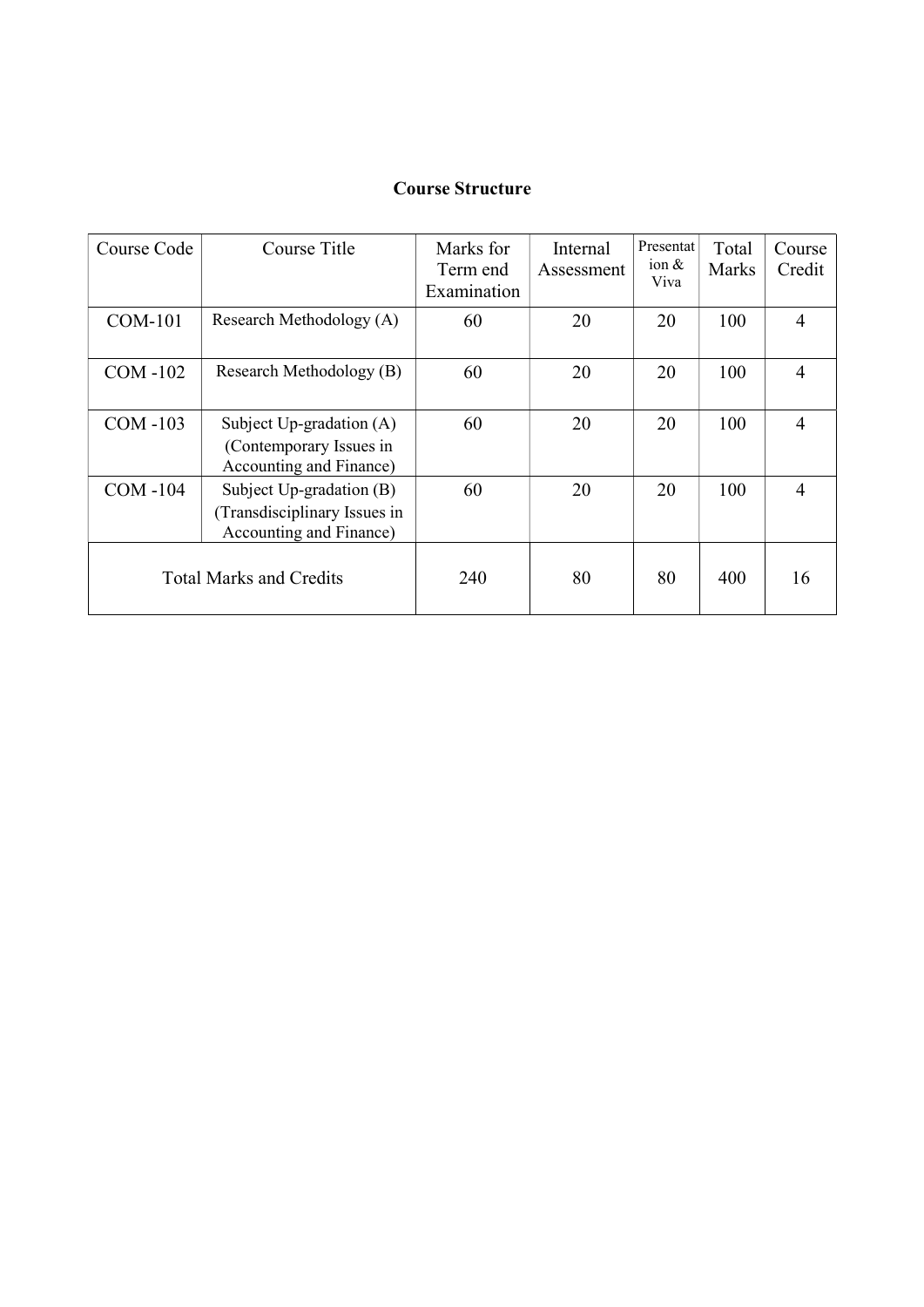| Course Code    | Course Title                    | Marks for<br>Term end<br>Examination | Internal<br>Assessment | Presentat<br>ion $\&$<br>Viva | Total<br>Marks | Course<br>Credit |
|----------------|---------------------------------|--------------------------------------|------------------------|-------------------------------|----------------|------------------|
| <b>COM-101</b> | <b>Research Methodology (A)</b> | 60                                   | 20                     | 20                            | <b>100</b>     |                  |

- To introduce the different methods and techniques of research
- To explain the methodology and how it is used
- To provide exemplars of the methodology
- To outline the key issues that Editors are focusing on regarding the methodology
- To provide further reading and courses to learn more about the methodology
- To provide a hands-on example of the methodology
- To make researchers able to use research supporttools
- To help researchers in identifying trends and directions of research in respectivedomain.

# Course Content:

#### To be conducted centrally at Faculty Level with focus on the following topics:

- QuantitativeMethods
- QualitativeMethods
- ComputerApplications
- Research Ethics,
- Scientific Writing
- Training and FieldWork
- Database and Research Metrics
- •

# Suggested Readings (specific to research in Commerce):

Panneerselvam, R.: Research Methodology, Prentice Hall India, New Delhi.

Srivastava, T. N. and Rego, S.: Business Research Methodology, Tata McGraw-Hill Education

Rao, A. S. and Tyagi, D.: Research Methodology with SPSS Statistical Package for the Social Sciences, Shree Niwas Publications

Kumar, R.: Research Methodology: A Step-by-Step Guide for Beginners, Pearson Education, New Delhi.

Taylor, B., Sinha, G. And Ghoshal, T.: Research Methodology: A Guide for Researchers in Management and Social Sciences, Prentice Hall India, New Delhi.

Kothari, C. R.: Research Methodology, Vikas Publishing House, New Delhi.

Denzin, N. K., & In Lincoln, Y. S. (2018). The SAGE handbook of qualitative research

Fujii, L. A. (2018). Interviewing in social science research: A relational approach.

Cooper D. and Schindler P. Business Research Methods, Tata McGraw Hill. Sultan Chand & Sons.

Myers, M. D. (2013). Qualitative research in business and management. Sage.

Patton, M. Q. (2015). Qualitative Research and Evaluation Methods, 4rd Edition

Zikmund, W. G., Babin, B. J., Carr, J. C., & Griffin, M. (2013). Business research methods. Cengage Learning.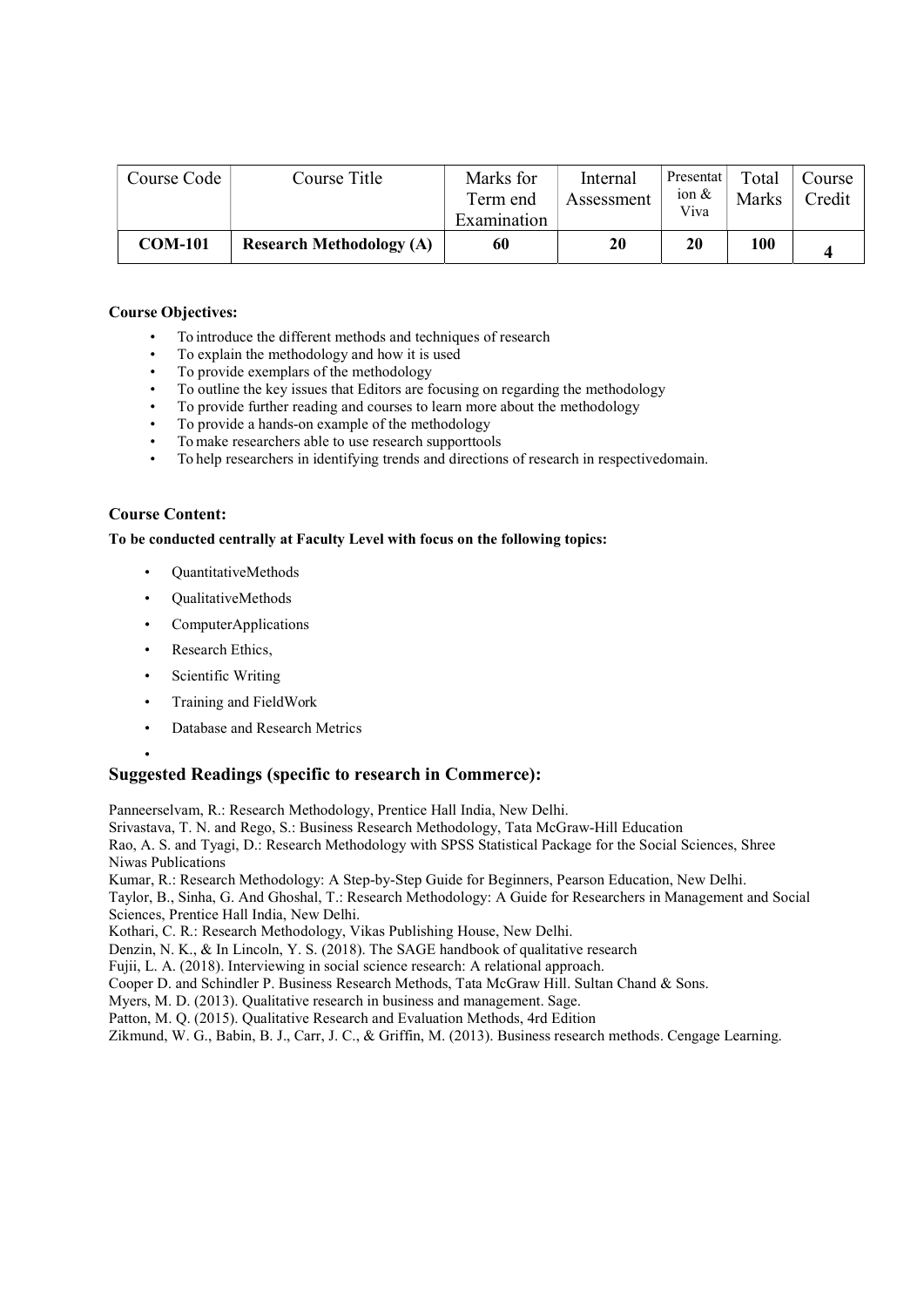| Course Code    | Course Title                    | Marks for<br>Term end<br>Examination | Internal<br>Assessment | Presentat<br>ion $\&$<br>Viva | Total<br><b>Marks</b> | Course<br><b>Tredit</b> |
|----------------|---------------------------------|--------------------------------------|------------------------|-------------------------------|-----------------------|-------------------------|
| <b>COM-102</b> | <b>Research Methodology (B)</b> | 60                                   | 20                     | 20                            | <b>100</b>            |                         |

- To understand the basic concepts underlying research literature reviews for different purposes, including why, for whom, andhow;
- To know searching and screening approaches to ensure quality parameters on the basis of evaluationcriteria;
- To develop skills of conducting a literaturereview,including reading, note taking strategies, coding/reference management;
- To understand the process of synthesizing and writing literature results;
- To know how to write a quality literature review with variations in citation style.

# Course Content:

#### To be conducted at the Departmental Level- Left to respective supervisors

- Overview of literature review: what, why, when
- Topic, search, criteria for evaluation, screening
- Organizing, structuring, synthesizing literaturereview
- Systematic literaturereview
- Reference, citations, notes and bibliographymanagement
- Writing the literature review with references andbibliography

# Suggested Readings:

Ridley, Diana (2008) "The Literature Review: A Step-by-Step Guide for Students". Sage Study Skills. 170 pages. ISBN: 978-1-4129-3426-8 paperback.

Fink, Arlene (2010) "Conducting Research Literature Reviews: From the Internet to Paper – 3rd Edition". Sage. 253 pages. ISBN: 978-1-4129-7189-8 paperback.

Hart, C. (2018). Doing a Literature Review: Releasing the Research Imagination. Sage.

Massaro, M., Dumay, J. and Guthrie, J. (2016), "On the Shoulders of the Giants: Undertaking a Structured Literature Review", Accounting, Auditing and Accountability Journal, Vol. 29 No. 5, pp.767-801.

Linnenluecke, M. K., Birt, J., Chen, X., Ling, X., & Smith, T. (2017). Accounting Research in Abacus, A&F, AAR, and AJM from 2008– 2015: A Review and Research Agenda. Abacus, 53(2), 159-179.

Linnenluecke, M. K., Marrone, M., & Singh, A. K. (2020). Conducting systematic literature reviews and bibliometric analyses. Australian Journal of Management, 45(2), 175-194.

The supervisor will provide additional readings for domain-specific literature review.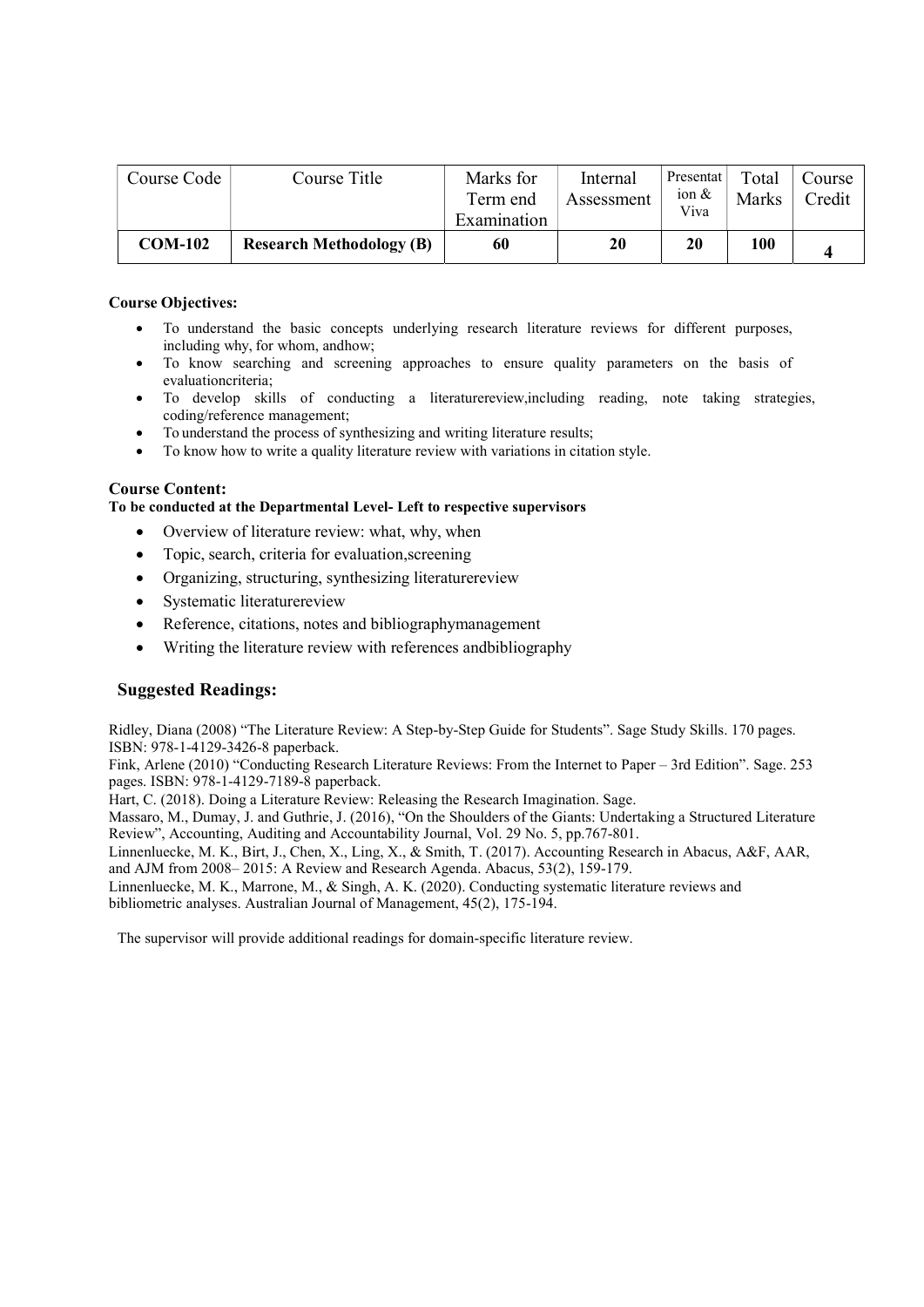| Course Code    | Course Title                                                                                 | Marks for<br>Term end<br>Examination | Internal<br>Assessment | Presentat<br>ion $\&$<br>Viva | Total<br>Marks | Course<br>Credit |
|----------------|----------------------------------------------------------------------------------------------|--------------------------------------|------------------------|-------------------------------|----------------|------------------|
| <b>COM-103</b> | <b>Subject Up-gradation (A)</b><br>(Contemporary Issues in<br><b>Accounting and Finance)</b> | 60                                   | 20                     | 20                            | 100            |                  |

- To integrate knowledge and skills acquired in accounting and finance courses
- To provide an exposure to methodologies and research topics in asset pricing and investments
- To identify good (and bad…) empirical research questionsin accounting and finance courses
- To design and execute empirical analysis, including sourcing and processing data and estimating models
- To interpret results using a solid conceptual/theoretical framework and place them in the context of existing literature

#### Course Content:

#### To be conducted at the Departmental Level

Contemporary and emerging issues in the area related to accounting and finance such as

- Indian accounting standard
- Financial reporting
- Capital market
- Behavioural finance
- Corporate governance
- Corporate restructuring
- Corporate social responsibility
- Financial management
- Banking

# Suggested Readings:

Andrei Shleifer: Inefficient markets – An Introduction to Behavioural Finance, Oxford University Press, New York, 2000. Brealey, Richard A. and Myers, Stewart C.: Corporate Finance, McGraw Hill International, New York.

Chandra, Prasanna: Financial Management, Tata McGraw-Hill, Delhi.

Block, Stanley B. and Hilt, Geoffrey A.: Foundations of Financial Management, Richard D. Irwin, Homewood, Illinois Mirza, Abbas Ali and NandakumarAnkarath, (2013). International Trends in Financial Reporting under IFRS, John Wiley & Sons, Hoboken, New Jersey.

Nandakumar, K. J. Mehta, T.P. Ghosh, Y. A. Alkafaji (2010). Understanding IFRS Fundamentals, John Wiley & Sons, Inc., Hoboken, New Jersey.

Ann M. Brockett and ZabihollahRezaee (2012).Corporate Sustainability: Integrating Performance and Reporting, John Wiley & Sons, New Jersey

Sanjay K. Agarwal, (2008), Corporate Social Responsibility in India, Response Book, New Delhi.

Das, S.C.: Corporate Governance in India: An Evaluation, PHI.

Solomon, Jill. and Solomon, Aris.: Corporate Governance and Accountability, Wiley India.

Sarkar, Jayati. and Sarkar, Subrata.: Corporate Governance in India, SAGE Publications India Pvt. Ltd., New Delhi.

SEBI (Listing Obligations and Disclosure Requirements) Regulations, 2015

Copeland T.E and J.D Weston: Financial Theory and Corporate Policy, AddisionWestely. NY.

Francis, J. C.: Management of Investments, McGraw Hill, N.Y.

Fuller, R. J. and Farrell Jr., J. L.: Modern Investments and Security Analysis, McGraw-Hill, Singapore.

Gomez, Clifford: Banking and Finance - Theory, Law and Practice, PHI Learning Private

Sadhak, H.: Life Insurance in India: Opportunities, Challenges and Strategic Perspective, Sage Publications, New Delhi Edmans, A., Gabaix, X., Jenter, D. 2017. Executive Compensation: A Survey of Theory and Evidence. The Handbook of the Economics of Corporate Governance 1, 383-539.